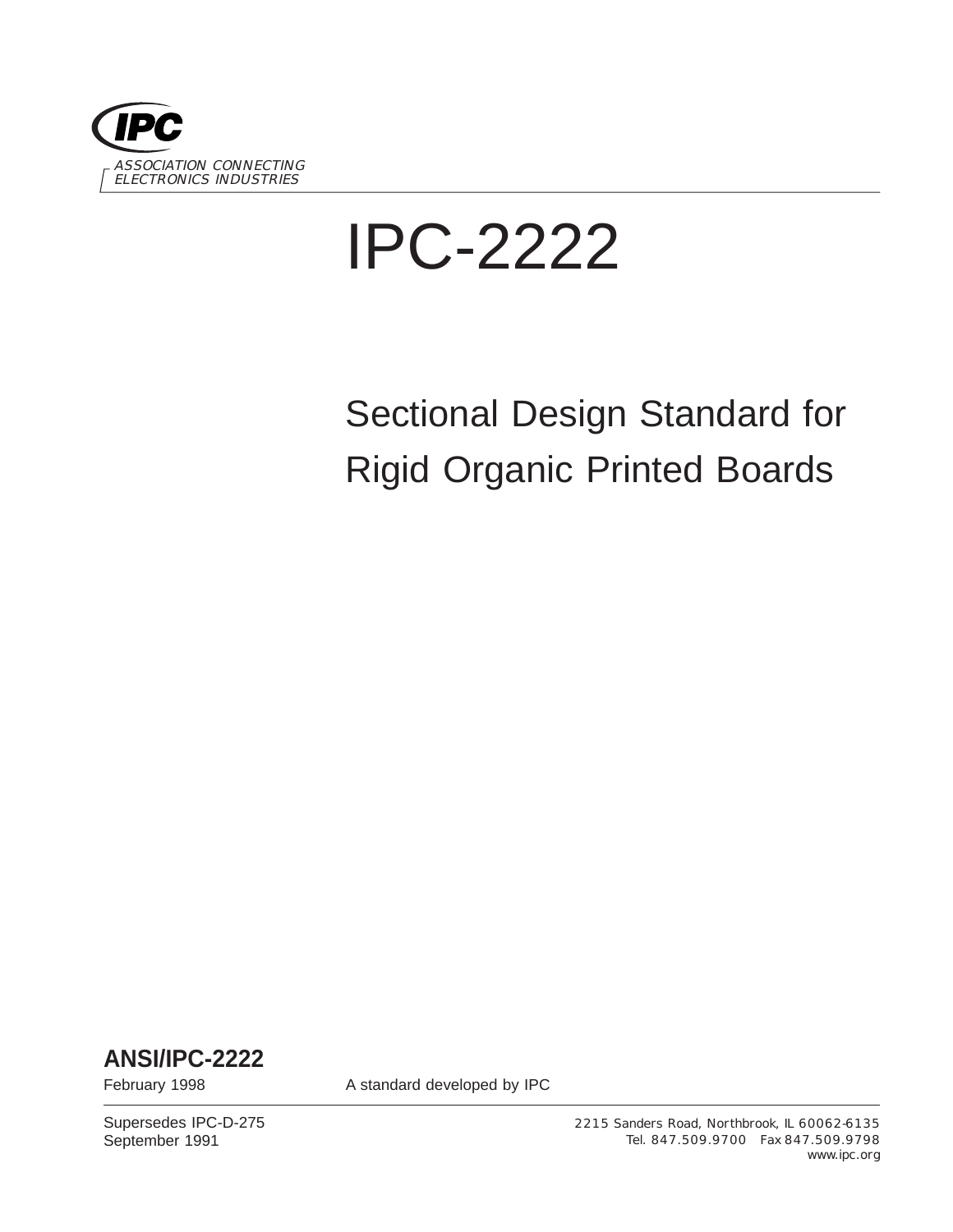

#### **FOREWORD**

This standard is intended to provide information on the detailed requirements for organic rigid printed board design. All aspects and details of the design requirements are addressed to the extent that they can be applied to the unique requirements of those designs that use organic rigid (reinforced) materials or organic materials in combination with inorganic materials (metal, glass, ceramic, etc.) to provide the structure for mounting and interconnecting electronic, electromechanical, and mechanical components.

The information contained herein is intended to supplement generic engineering considerations and design requirements identified in IPC-2221. When coupled with the engineering design input, the complete disclosure should facilitate the appropriate selection process of the materials and the detailed organic rigid structure fabrication technology necessary to meet the engineering design objectives.

The selected component mounting and interconnecting technology for the printed board should be commensurate with the requirements provided and the specific focus of this sectional document.

IPC's documentation strategy is to provide distinct documents that focus on specific aspect of electronic packaging issues. In this regard document sets are used to provide the total information related to a particular electronic packaging topic. A document set is identified by a four digit number that ends in zero (0).

Included in the set is the generic information which is contained in the first document of the set and identified by the four digit set number. The generic standard is supplemented by one or many sectional documents each of which provide specific focus on one aspect of the topic or the technology selected. The designer of the printed board, needs as a minimum, the generic, the sectional of the chosen technology, the generic engineering considerations, and the engineering description of the final product.

Failure to have all information available prior to starting a design may result in a product that is difficult to manufacture or exceeds the cost predictions or expectations of the printed board.

As technology changes, specific focus standards will be updated, or new focus standards added to the document set. The IPC invites input on the effectiveness of the documentation and encourages user response through completion of ''Suggestions for Improvement'' forms located at the end of each document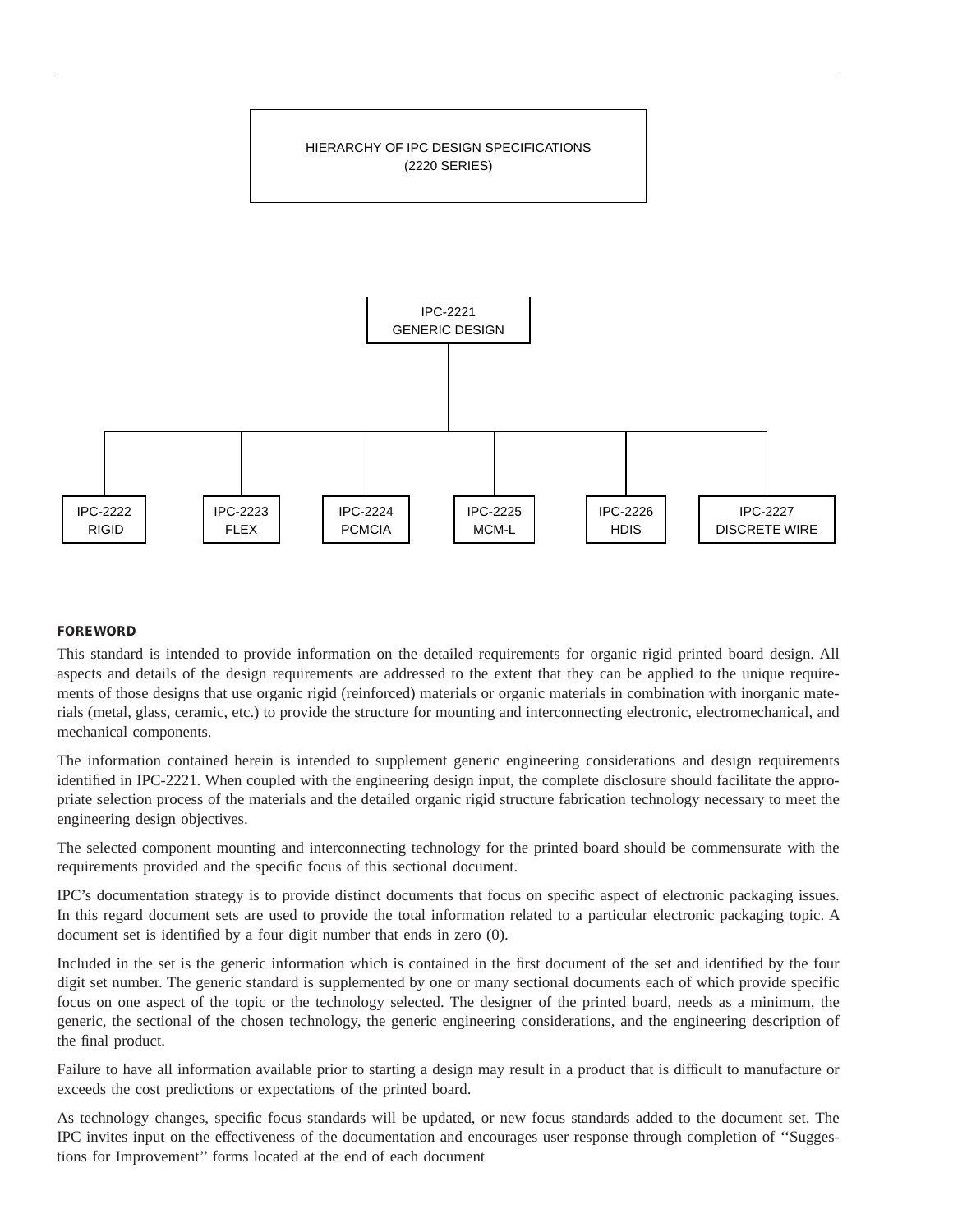## **Table of Contents**

| 1.0   |                                             |
|-------|---------------------------------------------|
| 1.1   |                                             |
| 1.2   |                                             |
| 1.3   |                                             |
| 1.4   |                                             |
| 1.5   |                                             |
| 1.5.1 |                                             |
| 1.6   |                                             |
| 2.0   |                                             |
| 2.1   | Institute for Interconnecting and Packaging |
| 2.2   |                                             |
| 3.0   |                                             |
| 3.1   |                                             |
| 4.0   |                                             |
| 4.1   |                                             |
| 4.2   | Dielectric Base Materials (Including        |
| 4.2.1 |                                             |
| 4.2.2 |                                             |
| 4.2.3 |                                             |
| 4.2.4 |                                             |
| 4.3   |                                             |
| 4.3.1 | Measurement of Dielectric Thickness 3       |
| 4.3.2 |                                             |
| 4.3.3 |                                             |
| 4.3.4 |                                             |
| 4.3.5 |                                             |
| 4.3.6 |                                             |
| 4.3.7 |                                             |
| 4.4   |                                             |
| 4.5   | Organic Protective Coatings 13              |
| 4.6   |                                             |
| 5.0   | <b>MECHANICAL/PHYSICAL PROPERTIES 13</b>    |
| 5.1   |                                             |
| 5.2   |                                             |
| 5.2.1 |                                             |
| 5.2.2 |                                             |
| 5.3   |                                             |
| 5.3.1 |                                             |
| 5.4   |                                             |
| 5.4.1 |                                             |
| 5.4.2 | Profiles, Cutouts and Notches  15           |
| 6.0   | <b>ELECTRICAL PROPERTIES  16</b>            |

| 7.0          |                                               |  |
|--------------|-----------------------------------------------|--|
| 8.0          | <b>COMPONENT AND ASSEMBLY ISSUES 16</b>       |  |
| 8.1          | General Attachment Requirements 16            |  |
| 8.1.1        | Attachment of Wires/Leads to Terminals  16    |  |
| 8.1.2        |                                               |  |
| 9.0          | HOLE/INTERCONNECTIONS  16                     |  |
| 9.1          | General Requirements for Lands with Holes  16 |  |
| 9.1.1        |                                               |  |
| 9.1.2        | Thermal Relief in Conductor Planes 16         |  |
| 9.1.3        |                                               |  |
| 9.1.4        |                                               |  |
| 9.1.5        | <b>Conductive Pattern Feature Location</b>    |  |
| 9.2          |                                               |  |
| 9.2.1        |                                               |  |
| 9.2.2        |                                               |  |
| 9.2.3        |                                               |  |
| 9.3          | Drill Size Recommendations for                |  |
| 10.0         | <b>GENERAL CIRCUIT FEATURE</b>                |  |
| <b>INDEX</b> |                                               |  |
| 10.1         |                                               |  |
| 10.1.1       |                                               |  |
| 10.1.2       |                                               |  |
| 10.1.3       | Flush Conductors for Rotating or Sliding      |  |
| 10.1.4       | Metallic Finishes for Flush Conductors 21     |  |
| 10.2         |                                               |  |
| 10.2.1       | Lands for Interfacial Connection Vias  21     |  |
| 10.2.2       |                                               |  |
| 10.2.3       | Conductive Pattern Feature Location           |  |
| 10.2.4       |                                               |  |
| 10.3         |                                               |  |
| 11.0         |                                               |  |
| 11.1         |                                               |  |
| 11.2         |                                               |  |
| 12.0         |                                               |  |

#### **Figures**

| Figure 1-1 |  |
|------------|--|
| Figure 4-1 |  |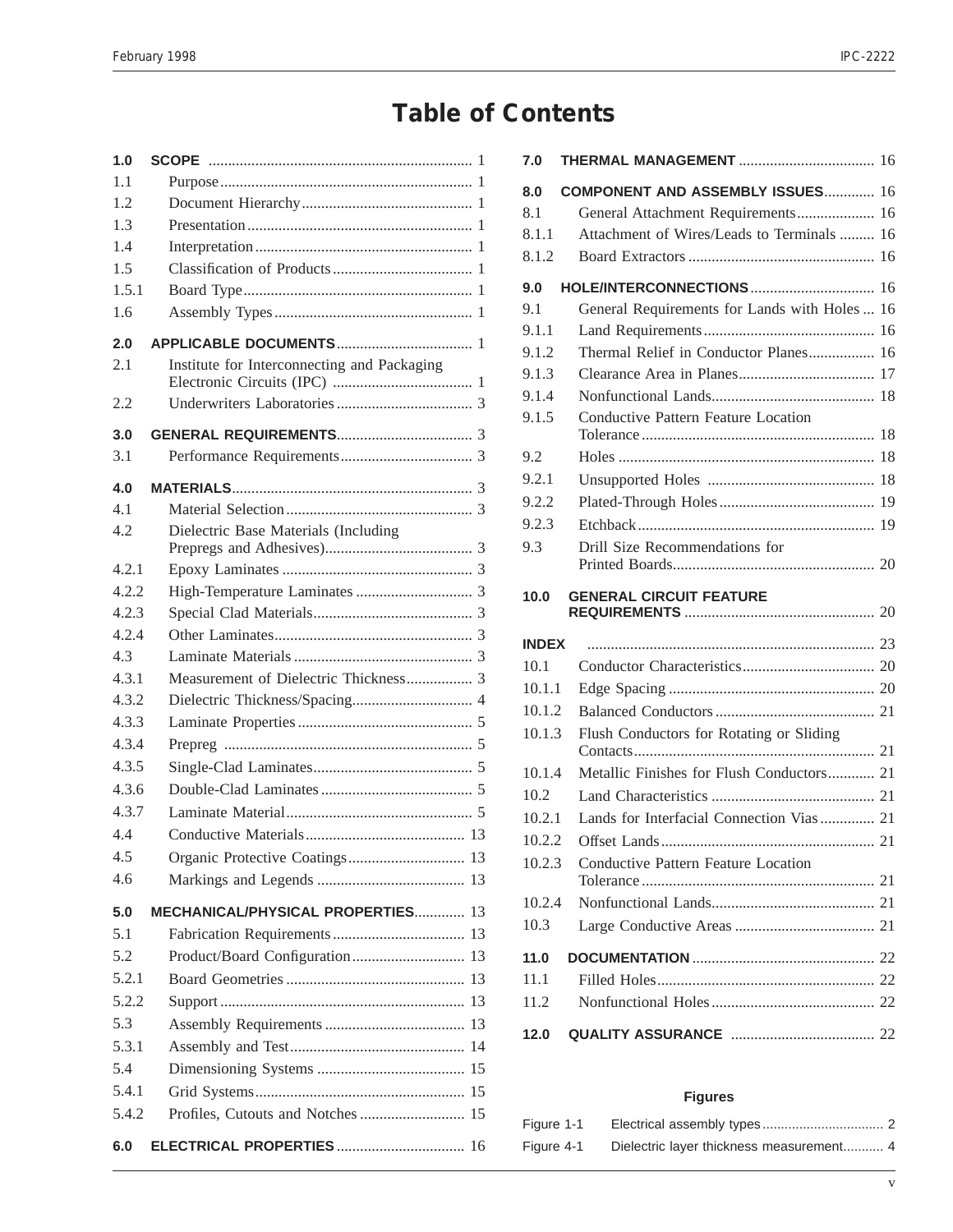| Figure 4-2   | Designer / end user materials selection                                |  |
|--------------|------------------------------------------------------------------------|--|
| Figure 5-1   |                                                                        |  |
| Figure 5-2   |                                                                        |  |
| Figure 5-3   |                                                                        |  |
| Figure 8-1   |                                                                        |  |
| Figure 8-2   |                                                                        |  |
| Figure 9-1   | Clearance area in planes, mm 17                                        |  |
| Figure 9-2   |                                                                        |  |
| Figure 9-3   |                                                                        |  |
| Figure 10-1A |                                                                        |  |
| Figure 10-1B | Surface flushness conditions 22                                        |  |
| Figure 10-2  | Cross-hatched large conductive layers<br>with isothermal conductors 22 |  |
|              |                                                                        |  |

#### **Tables**

|           | Table 4-1 Clad Laminate Maximum Operating                                                                   |  |
|-----------|-------------------------------------------------------------------------------------------------------------|--|
| Table 4-2 | FR-4 Copper Clad Laminate Construction                                                                      |  |
| Table 4-3 | High $T_G$ FR-4 Copper Clad Laminate                                                                        |  |
| Table 4-4 | Cyanate Ester (170 to 250 $\degree$ T <sub>G</sub> ) Copper<br>Clad Laminate Construction Selection Guide 8 |  |

#### IPC-2222 February 1998

| Table 4-5  | BT Copper Clad Laminate Construction                                                                 |
|------------|------------------------------------------------------------------------------------------------------|
| Table 4-6  | Polyimide Copper Clad Laminate                                                                       |
| Table 5-1  | Panel Size to Manufacturing Operation                                                                |
| Table 5-2  | Standard Scoring Parameters 14                                                                       |
| Table 5-3  | Tolerance of Profiles, Cutouts, Notches, and<br>Keying Slots, as Machined, mm  15                    |
| Table 9-1  | Feature Location Tolerances (Lands,<br>Conductor Pattern, etc.) (Diameter True                       |
| Table 9-2  | Minimum Unsupported Holes Tolerance<br>Range (Difference between high and low                        |
| Table 9-3  | Plated-Through Hole Diameter to Lead                                                                 |
| Table 9-4  | Plated-Through Hole Aspect Ratio 20                                                                  |
| Table 9-5  | Minimum Plated-Through Hole Diameter<br>Tolerance Range, mm<br>(Difference between high and low hole |
| Table 9-6  | Minimum Drilled Hole Size for Plated-Through                                                         |
| Table 9-7  | Drill Size Recommendations Related to                                                                |
| Table 10-1 | Surface Flushness Requirements 21                                                                    |
|            |                                                                                                      |